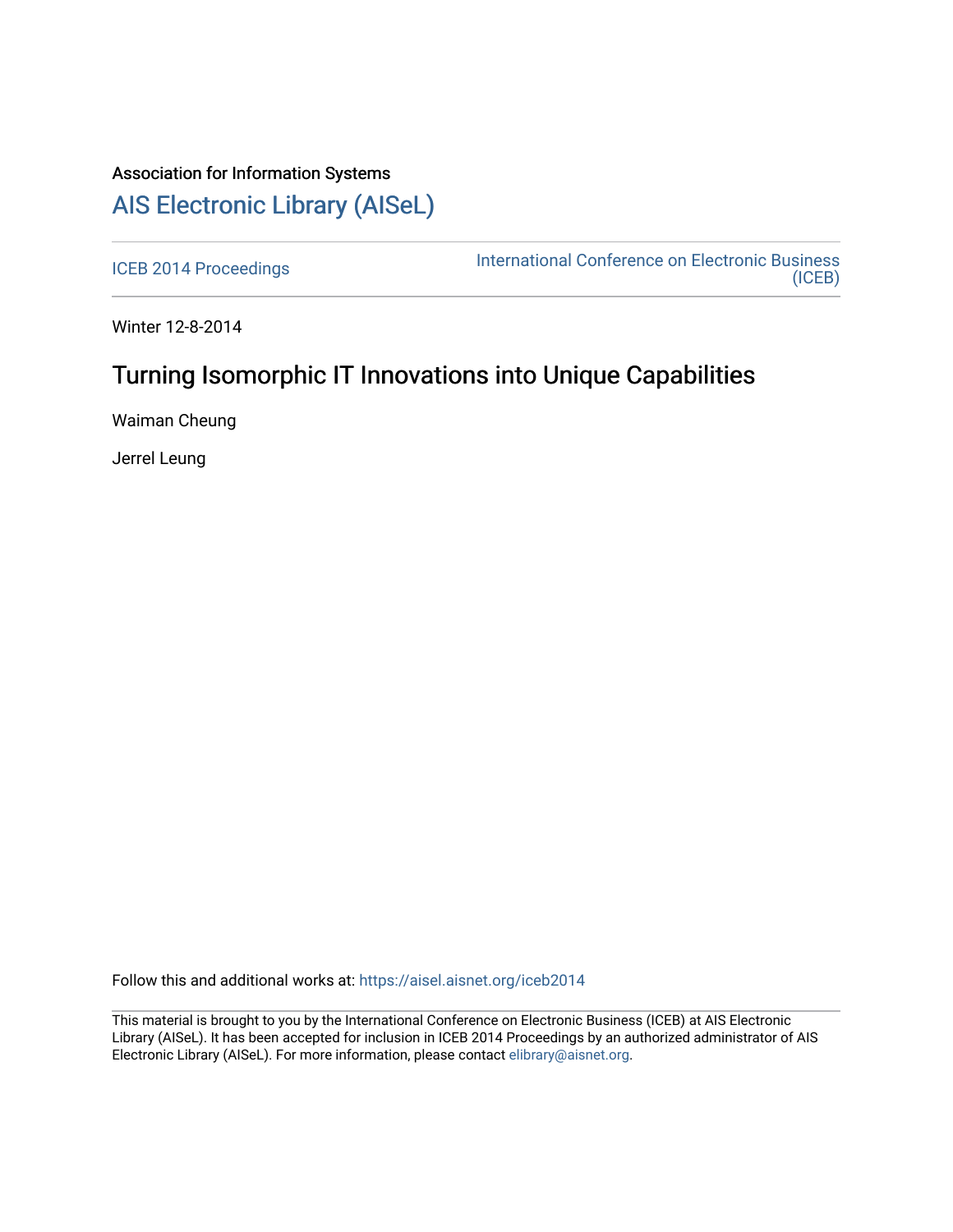# **TURNING ISOMORPHIC IT INNOVATIONS INTO UNIQUE CAPABILITIES**

Waiman Cheung, Department of Decision Sciences and Managerial Economics, wcheung@cuhk.edu.hk Jerrel Leung, The Chinese University of Hong Kong, jerrelleung@baf.cuhk.edu.hk

# **ABSTRACT**

Firms often innovate with IT due to institutional pressures, which can lead into rash decisions and drive firms to innovate IT similarly, e.g. mimicking the industry leaders. This drives firms to look alike and turn homogeneous. However, recent observations show that firms can actually become heterogeneous while innovating with IT under institutional pressures. We argue that firms can learn from the IT innovation process and they can turn these learnings into better use of the technology, which can ultimately lead to heterogeneous capabilities. Thus in other words we argue that firms can revive disappointing IT innovations due to institutional pressure and turn them into competitive advantages. This study uses case studies to further explore this nascent phenomenon.

*Keywords:* Institutional theory, resource based view, IT innovation, RFID, capabilities.

#### **INTRODUCTION**

Business innovation based on information technology (IT) has become inevitable for successful firms. However, firms often innovate with IT due to institutional pressure and can have adverse consequences. For instance, Walmart's RFID mandate urged many firms to adopt RFID without a clear goal and ERP has caused many firms to change their business processes to be compliant to the ERP 'best practices'. The literature suggests that institutional pressure leads to mindless adoption resulting in isomorphic IT innovation. This implies that firms will lose their identity and become similar. While isomorphism is often observed in IT innovation, there are firms innovating with IT under institutional pressure successfully. However, it remains unclear how firms can become heterogeneous and successful under institutional pressure.

Institutional pressure is described by the institutional theory as a force that drives firms to seek for legitimacy rather than economic rent. In the quest for legitimacy firms will become homogeneous, as the IT innovations are bounded by the institutional pressure. Firms seek for legitimacy in order to gain acceptance and recognition from the institutions. This implies that firms will lose their uniqueness due to institutional pressure and thus firms can rarely innovate with IT to gain competitive advantages under institutional pressure. On the other hand, firms need to explore ways to differentiate from competitors in order to gain competitive advantages. The resource based view (RBV) is a commonly used theory in the IS field to explain how firms can derive competitive advantages from IT innovations. RBV suggests that firms can develop unique capabilities based on their assets and resources. Assets and resources are inputs or outputs and unique capabilities are the processes that can transform inputs into outputs of greater value. Unique capabilities are essential to the firms' success, as they form sustained competitive advantages (SCA) by differentiating from other firms. The two theories seem to be competing, as the institutional theory explains how firms become homogeneous, while RBV explains how firms become heterogeneous. IT innovation is often explained by these two theories, but few researches have studied how the two theories interact and can complement each other.

Conversely, this study attempts to close the gap by using these two theories to explain the observed phenomenon. This study departs from the traditional institutional theory where the theory poses that institutional pressure will lead to isomorphism. However, we propose that IT innovation does not necessarily have to end here and firms can still develop unique capabilities. As a result, firms can become more heterogeneous rather than homogeneous under institutional pressure. This research intends to learn from successful RFID innovation cases. The use of RFID in supply chain management is a novel technology, which is greatly subjected to institutional pressure and many RFID applications are currently still undergoing the IT innovation processes. Through the literature and detailed case studies, we will first learn how firms can achieve SCA from isomorphic IT innovations. The successful turnaround processes will then be conceptualized and mapped into a conceptual framework.

# **Institutional theory and Resource Based View**

#### **LITERATURE REVIEW**

DiMaggio et al. [1] discussed that firms are still affected by institutional pressures. They posit that firms do not only need to succeed economically, but also need to establish legitimacy, which refers to the acceptance of a firm within its environment [2, 3]. The pursuit of legitimacy under institutional pressure will lead firms to become isomorphic. Isomorphism suggests that firms become homogeneous by adopting similar processes, structures, and strategies. The institutional theory defines three types of isomorphism, namely: coercive, mimetic, and normative isomorphism. Coercive isomorphism refers to pressure exerted by other firms which the focal firms are dependent on. Institutional pressure can be exerted by parties, such as customers, suppliers, parent organizations, and government agencies. Coercive isomorphism is commonly found in the IS field. For instance, [4] discuss that coercive pressure was found more important than perceived benefits in adopting EDI. Mimetic isomorphism refers to firms imitating influential or successful peers. Mimetic isomorphism is also referred to as the bandwagon effect [5]. Lee and Ö zer [6], for instance, argue that initial publicities on RFID have portrayed overly opportunistic prospective, which led to that many firms jumped on the RFID bandwagon. Normative isomorphism refers to how norms and

*The Fourteenth International Conference on Electronic Business &*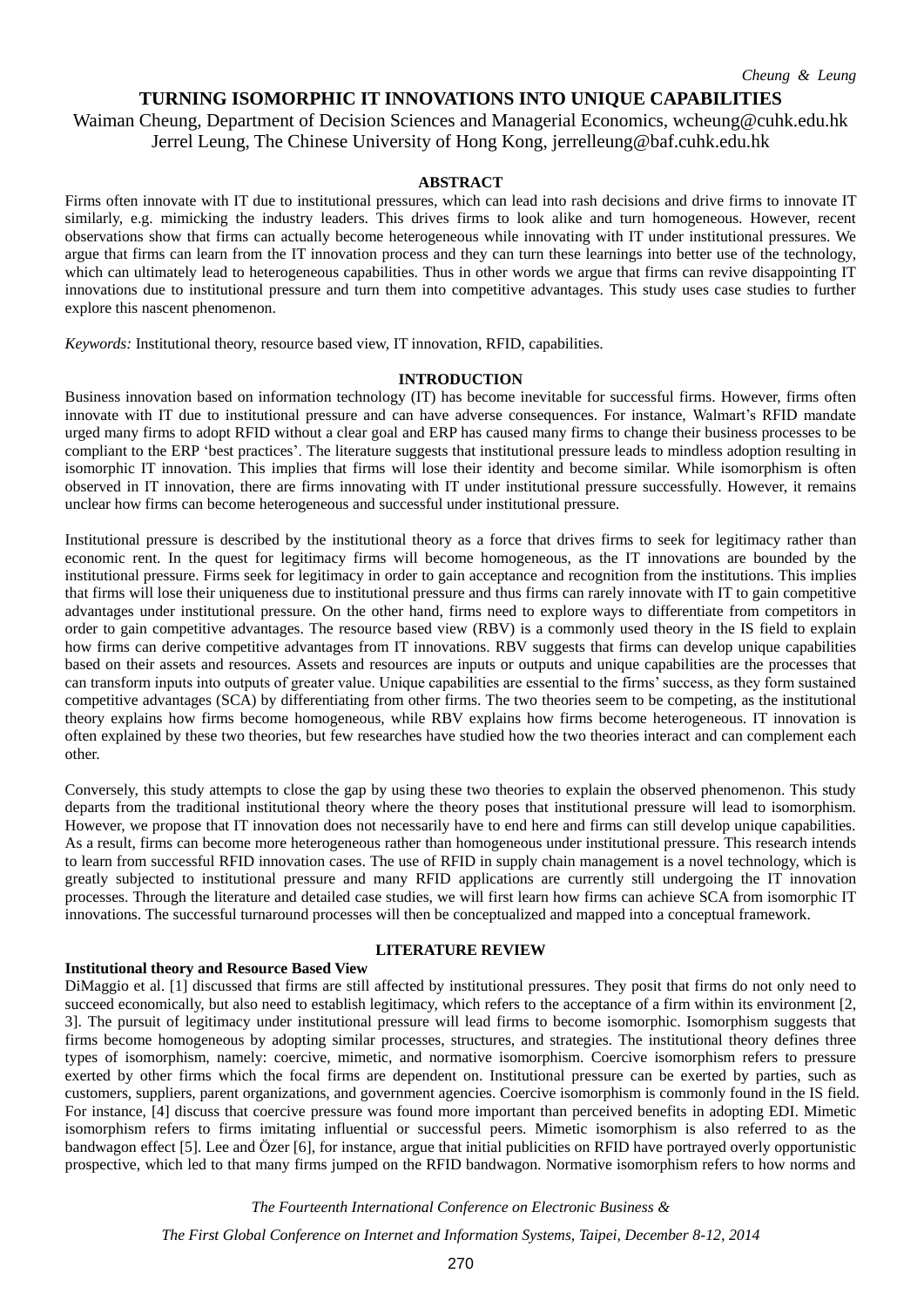values shared in the social networks influence the firm. Normative pressure can be put forth by variety of sources including: accreditation bureaus, trade associations, and peers. Bala & Venkatesh [7], for instance, advocate that normative pressure from a standards consortium pushed many firms to assimilate interorganizational business process standards.

Albeit institutional pressure is certainly present, it is irrational to conclude that all firms innovating with IT under institutional pressure are heterogeneous. As a matter of fact, [2] discussed that firms under institutional pressure are actually becoming more heterogeneous instead of homogeneous. The resource based view (RBV) discusses how firms can create unique capabilities to differentiate themselves from others. RBV discusses how the combination of resources can create a sustained competitive advantage for a firm [8]. Amit and Schoemaker [9] further differentiated capabilities from resources, by arguing that resources are tradable and non-specific to the firm and can serve as the input to or outputs of a process. Whereas capabilities are firm-specific and utilizes resources to form competences and can transform inputs into outputs of greater worth [10]. Capabilities can turn into competitive advantages, when they are unique in the playing field [11]. The VRIN framework discusses that the competitive advantage can become sustained when the capabilities are Valuable, Rare, In-imitable, and Non-substitutable [12, 13]. RBV is especially applicable in the IS field, as RBV provides a framework to evaluate the strategic value of IT resources [14]. The theory provides guidance on how to differentiate from other IT implementations and RBV forms a basis for how IT resources can interact with non-IT resources [15]. The importance of IS resources and capabilities are not specific to a certain technology, as many other studies like [16] demonstrated similar results. Li et al. [17], on the other hand, discuss how the lack of capabilities led to numerous failures in the software industry.

# **Complementing Institutional theory with Resource based view**

Indeed the literature has discussed that firms are still under institutional pressure, but yet many firms can differentiate themselves from the others. Oliver [18] is one of the few to synthesize institutional theory and RBV. She argues that firms must well manage the institutional context to facilitate SCA, which implies that firms can still reach SCA under institutional pressure. However, Oliver's study explained it as a single process, although on three levels: individual, firm, and inter-firm. Swanson and Ramiller [19], on the other hand, used the mindfulness theory to explain the need for firms to strategically balance between mindfulness and mindlessness throughout the entire IT innovation process. Mindfulness implies that firms innovate with IT according to the firm's facts and specifics. Mindlessness implies that firms innovate disregarding the firm's facts and specifics. Thus firms need to make mindful or mindless decisions in the comprehension, adoption, implementation, and assimilation processes of IT innovation. In general, mindful IT innovation leads to better results compared to mindless IT innovation. Butler and Gray [20], for instance, discuss that mindfulness warrants success in IT systems, as they are fragile and complex. Fichman [21] shares similar findings and argues that IT innovation not only depends on perceived benefits or innovation characteristics, but mindfulness is a key moderator of IT innovation. Mindful IT innovation is analogous to RBV, as IT innovation that fits the firm's facts and specifics can make the firms more heterogeneous. In contrary, mindlessness is analogous to institutional pressure as mindlessness is often caused by bandwagon effects [22]. The mindfulness theory posits that firms can be mindless at an early IT innovation process, but firms can still turn it into a mindful IT innovation assimilation. However, to the best our knowledge, literature has not explored how firms can change from a mindless IT innovation process to a mindful IT innovation process.

Swanson and Ramiller claim that past IT innovations show that firms tend to move from mindless to mindful when they get more acquainted with the technology. This implies that firms can learn from IT innovations and change mindless IT innovations into mindful IT innovations. Absorptive capacity is a form of organizational learning which describes the firm's ability to identify, assimilate, and apply new information to commercial ends [23]. Pavlou and El Sawy [24] suggested that absorptive capacity can enable firms to reconfigure existing capabilities to deal with changing environments and absorptive capacity is also found to improve the firm's performance [25]. Zahra and George [26] expanded the absorptive capacity model by differentiating between potential absorptive capacity, which discusses how the firm acquires and assimilate new knowledge, and realized absorptive capacity, which discusses how the firm transforms and exploit capabilities. In that sense, absorptive capacity can actually be seen as a special type of capability, which helps firms to develop other capabilities [27]. To be more specific, the 'absorptive capacity' capability is also described as dynamic capabilities. Dynamic capability discusses the firms' ability to integrate, build, and reconfigure resources and capabilities to address the changing environments. Hence, firms could learn from IT innovations under institutional pressure and through the firms' absorptive capacity develop unique capabilities.

### **THE PROPOSED FRAMEWORK**

Literature suggests that institutional pressure is a major reason to innovate with IT. However, institutional pressure causes the IT innovations of firms to become homogeneous. This is dubious as many IT innovations have proven to enable firms to create competitive advantages. We therefore will investigate in IT innovation and discuss how the proposed conceptual framework can help firms to turn institutional pressure into unique capabilities and sustained competitive advantages.

Indeed many firms often innovate with IT under institutional pressure. Typically, institutional pressure leads firms to seek for legitimacy, and in our case firms seek legitimacy through IT innovation, which will cause the firms to become isomorphic. Isomorphism implies that firms lose their identity and thus their potential competitive advantage (see Figure 1). However, successful firms need to differentiate from others and cannot permit themselves to become isomorphic. We therefore feel there

*The Fourteenth International Conference on Electronic Business &*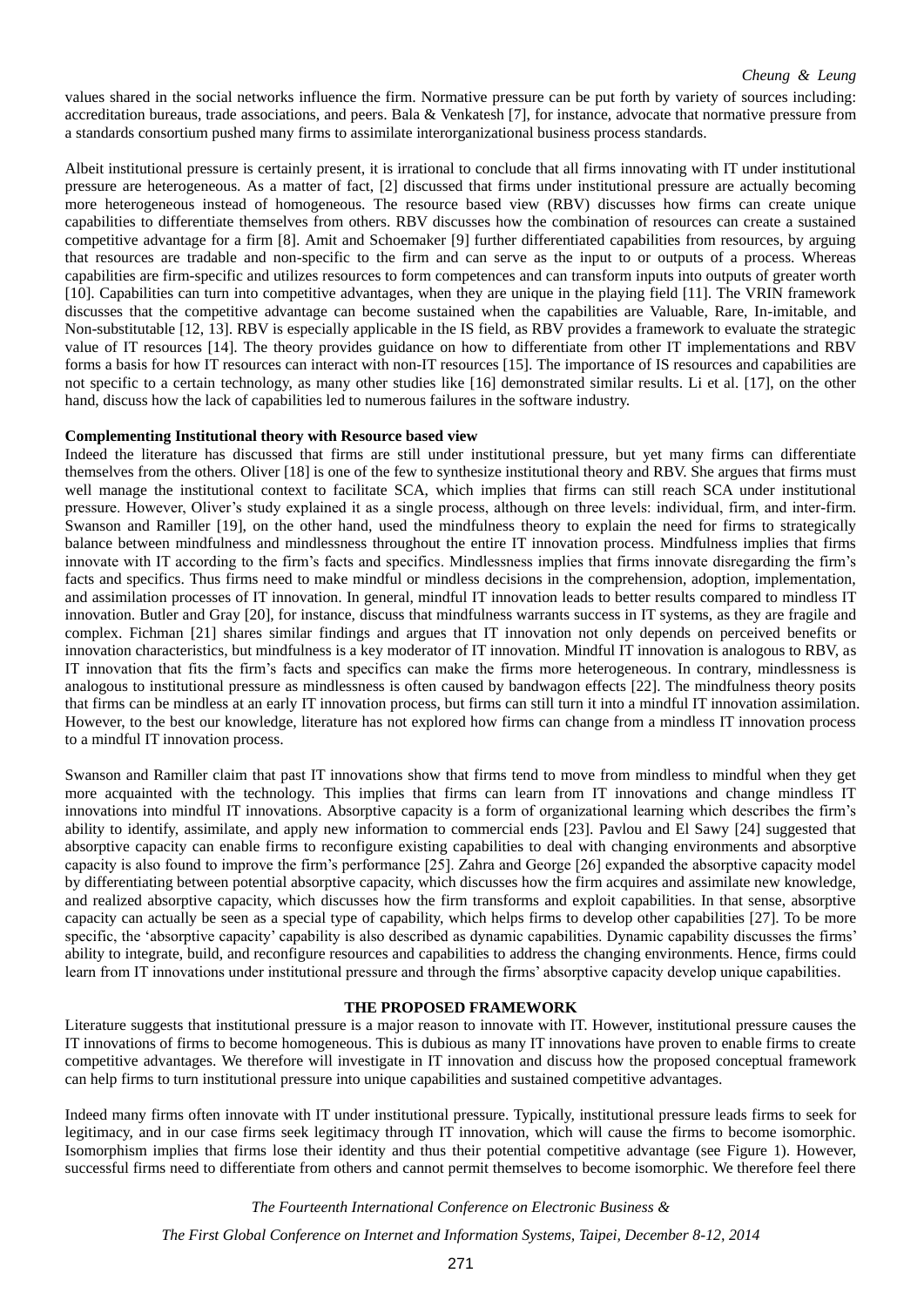# *Cheung & Leung*

is a need to look beyond isomorphism. IT innovation can, according to RBV, lead to assets and resources like equipment, infrastructure etc. Successful firms can bundle and transform these assets and resources into unique capabilities, and when the unique capabilities are valuable, rare, in-imitable, and non-substitutable the capabilities can turn into SCA (see Figure 1).



Figure1. Proposed conceptual framework

Institutional pressure can catalyze IT diffusion, but IT innovation under institutional pressure usually does not bring out the full potential of the technology [28]. Wade and Ramiller [14] argue that firms become more mindful when they become acquainted with the technology. Note that mindful IT innovation can help firms to form SCA (RBV) and mindless IT innovations can lead to isomorphism (institutional theory), as aforementioned. We therefore posit that firms can learn from isomorphic IT innovation and eventually turn the acquired assets and resources into unique capabilities. Thus institutional pressure is positive in a way since it catalyzes the IT diffusion, but usually only end up firms with assets and resources. Assets and resources alone seldom provide firms huge benefits. Therefore, firms should make the best use of the IT diffusion and learn how to make use of these assets and resources through their accumulated knowledge and absorptive capacity. Proper use of absorptive capacity can help firms to make better use of the assets and resources and turn them into unique capabilities. In case the absorptive capacity is not adequate to turn the assets and resources into unique capabilities, the lessons learned from isomorphic IT innovations can still enrich the accumulated knowledge in order to increase the absorptive capacity for future use. When the unique capabilities can satisfy the VRIN criteria they can form SCA. Note that the proposed conceptual framework is different from dynamic capabilities, as dynamic capabilities discuss how firms can change or reconfigure existing capabilities. While our proposed framework discusses how firms can develop capabilities from existing resources through their absorptive capacity.

# **CASE FINDINGS**

This study aims to develop a nascent theory to explain a phenomenon that is observed in the industry and that cannot be fully explained by existing theories. We therefore conducted case studies, as this is a research strategy that is suitable for the early stages of theory development [29]. Although, existing theories cannot fully explain our observed phenomenon, we did let the Institutional Theory, Resource Based View, Mindful IT Innovation, and Absorptive Capacity form our a priori assumptions [29].

We obtained a list of potential firms that fit this study based on GS1's past Hong Kong RFID Award winners from 2008 to 2012. This list ensures that the IT innovations are recent and successful. We kept collecting cases until additional cases did not bring additional insights. This resulted in six cases, which falls within the suggested number of cases between 4 and 10 [29]. Based on initial discussions, the firms agreed to participate under the condition of remaining anonymous. This study therefore refers to the firms with pseudonyms and withholds information that would reveal their true identity. All the relevant RFID innovations of the six participating firms are included and resulted in a total of 14 RFID innovations.

Semi-structured interviews were used to gather the information of the six participating firms. The level of analysis for this study was on a firm level and project level, given that firms often have multiple RFID innovations. We arranged a two-step case protocol, where we would first conduct an interview based on a semi-structured questionnaire. Subsequently, we would arrange a second interview to confirm our findings and ask for additional information. The case findings were then transcribed

*The Fourteenth International Conference on Electronic Business &*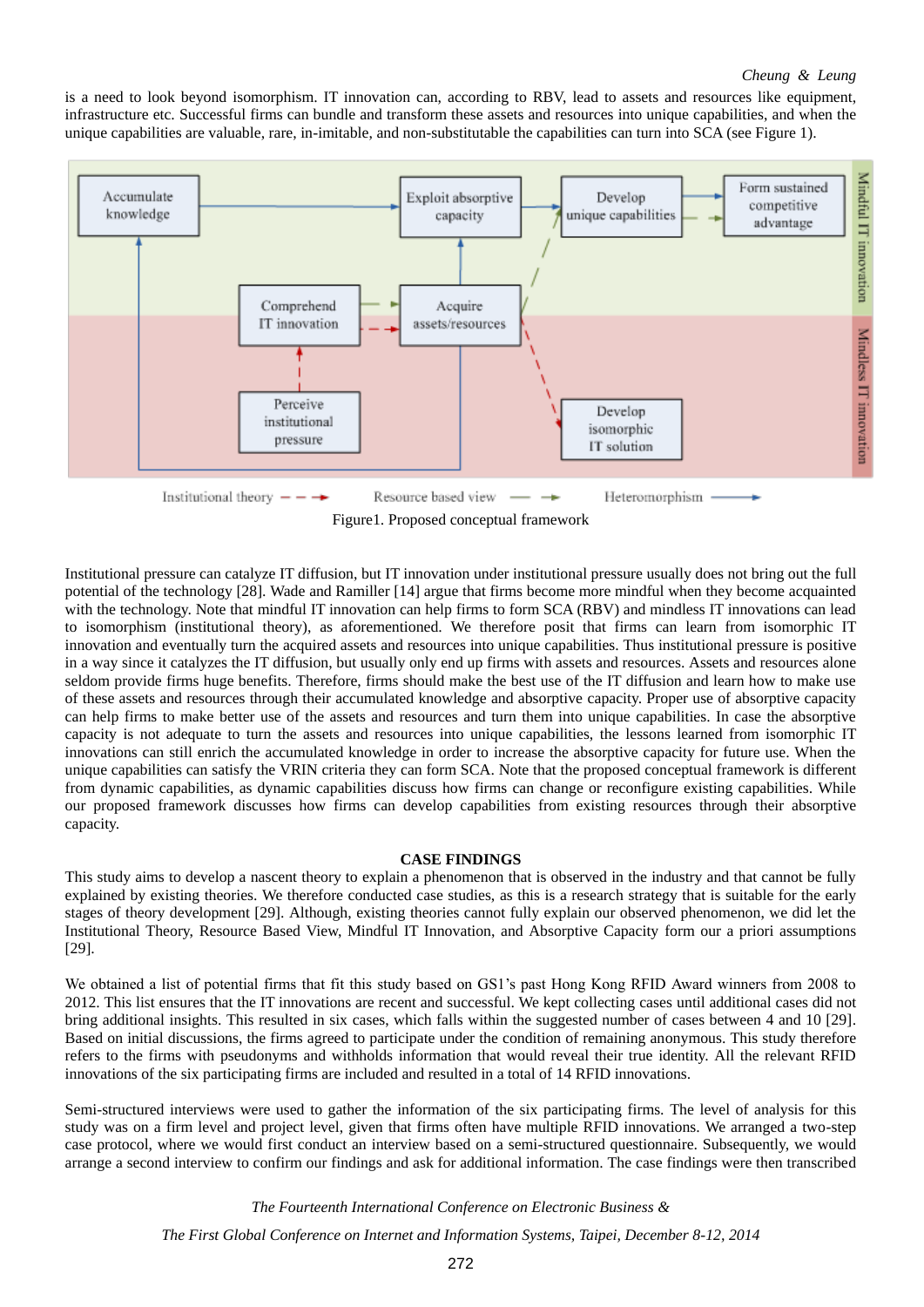and analyzed by a panel of three experts.

The case findings revealed that institutional pressure is indeed a main motivator to innovate with RFID. Five out of the six firms innovated with RFID due to an institutional pressure. These innovations typically did not lead to unique capabilities. However, firms often treated these innovations as an opportunity to explore and learn about the technology. Findings suggest that firms often would further innovate with RFID. The further innovation usually is not an enhancement of their first RFID solution, but they would rather use the technology for new initiatives. These initiatives, on the other hand, are free from institutional pressure and do indeed lead to more satisfying results.

The cases show that firms often intentionally tap on to the market to quickly acquire a RFID solution to satisfy the institutional pressure. They often choose to use third party solutions, as they have a technological expertise. This allows the firms to have a quick and easy access to the technological expertise. The firms will intentionally be actively involved the implementation with the intention to explore its possibilities and understand its limitations. They will use their use their absorptive capacity to identify, assimilate, transform, and exploit the newly gains information. Once the firm are confident enough that the technology can improve their unique capabilities and have the technological expertise, they will tend to self-develop the subsequent IT innovations.

However, not all firms can gain the technological expertise from the IT vendors. Therefore, the firms need to have a learning capacity in order to absorb the new information and have a certain level of IT capabilities. If these two aspects are not in place, then the firm is unlikely able to continue to innovate with the technology by themselves. Findings show that firms can increase their learning capacity by being more hands-on with the technology. For instance, firms can help to provide support and bug fixes, involve users in the project, share successful cases, and have top management support.

#### **DISCUSSION**

This study explains a phenomenon that is observed from practitioners where IT innovations under institutional pressure can turn heterogeneous by developing unique capabilities. Current literature cannot fully explain this phenomenon and we propose a conceptual framework to explain it. Our framework leverages on two rather juxtaposing theories, Institutional Theory and Resource Based View, bridged by Mindfulness in IT innovations. Institutional Theory discusses that firms turn homogeneous under institutional pressure. In contrast, Resource Based View discusses that firms need to be heterogeneous in order to thrive in a competitive environment. The proposed framework explains how IT innovations under institutional pressure can still mindfully become heterogeneous over time and lead to unique capabilities through Absorptive Capacity.

Case studies are utilized to confirm the conceptual framework. The findings show that Institutional Theory and Resource Based View can partially explain the cases. However, there are also cases where IT innovations under institutional pressure indeed develop capabilities. A deeper look into those cases shows that a more hands on implementations, e.g. in-house development, can significantly improve the chance of gaining capabilities. The hands on implementation can form a better basis to assimilate with the existing work life. Moreover, a more hands on approach can also increase the learning capabilities. In general, firms do not tend to derive capabilities from an existing innovation, they rather use the existing innovation as a basis to develop new innovations that can lead to capabilities. The cases findings largely support the proposed conceptual framework. However, the cases show that firms do not only learn from their acquired assets and resources, but they actually learn from all interactions, which includes perceiving institutional pressure, evoking isomorphic IT innovation, developing unique capabilities, forming sustained competitive advantages, and exerting Absorptive Capacity. This learning forms a part of the cumulative knowledge.

This study contributes to the literature by proposing a new way to synergize Institutional Theory and Resource Based View. This study argues that institutional determinants and resource determinants are not in an extreme continuum [2, 22], but they can rather happen over time with proper usage of Absorptive Capacity. Moreover, a nascent theory is proposed in to explain how IT innovations under institutional pressure can still turn heterogeneous. The findings suggest that deriving unique capabilities under institutional pressure is more prevalent on a firm level compared to an IT innovation level. This observation warrants Institutional Theory based studies to consider investigating on a firm level, as the effects may not necessarily lead to isomorphism.

This study uses case studies to develop our conceptual framework and in general case studies lack external validity and this study is no exception. The case analysis is based on a limited number of observations and only focuses on RFID. Therefore care must be taken to generalize our findings. However, this study used several methods to minimize the lack of external validity by triangulating the interviews with on-site visits and publicly available data. Furthermore, the cases tried to cover various supply chain parties and multiple respondents to further limit the bias. We used theories to guide our interviews, which goes against the traditional grounded theory building. However, this study uses cases to confirmatory validate our proposed conceptual model and therefore the guidance from the well-established theories is justified. Besides, the theories are well recognized and actually contribute to the rigor of this study.

> *The Fourteenth International Conference on Electronic Business & The First Global Conference on Internet and Information Systems, Taipei, December 8-12, 2014*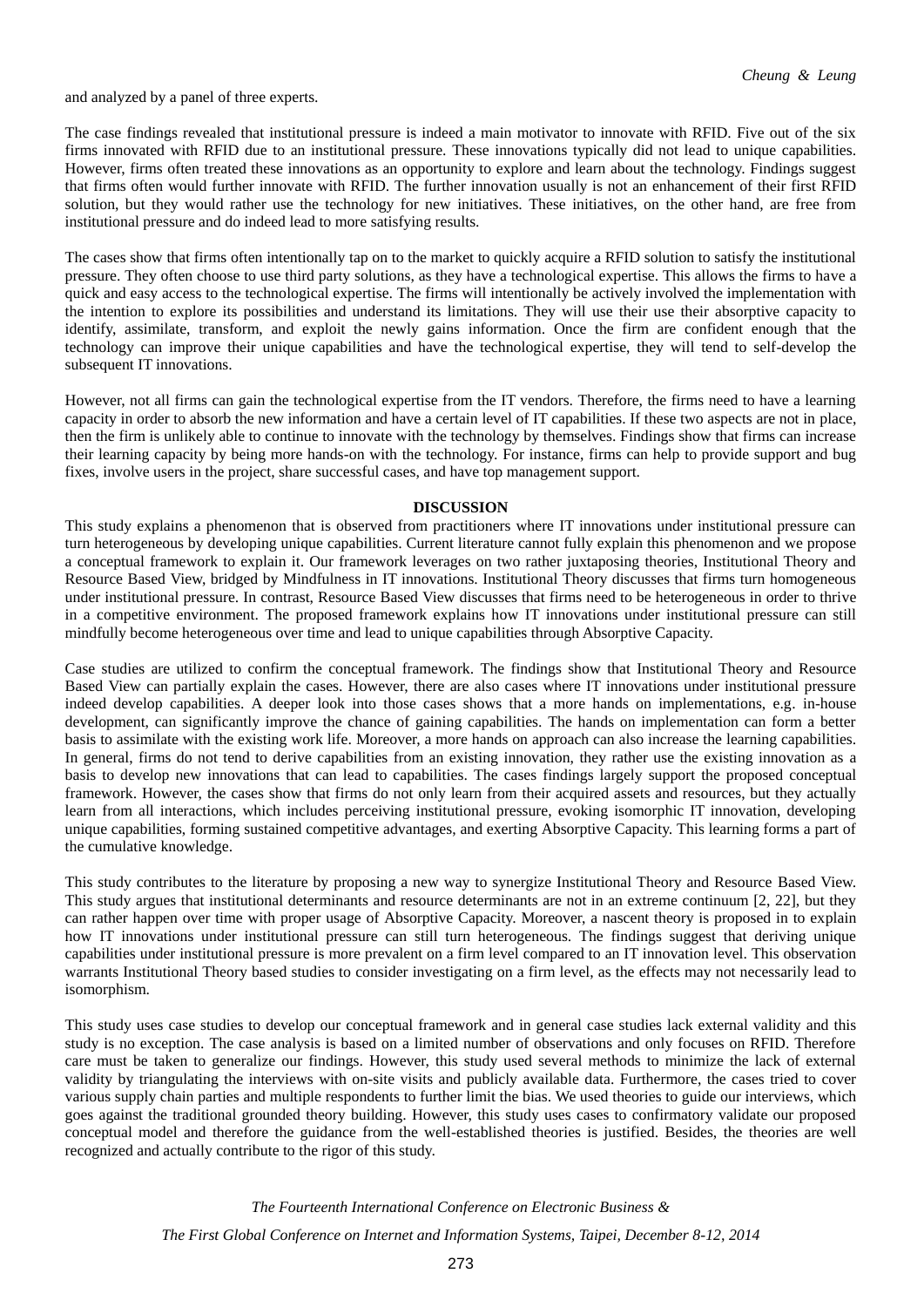This study is only an initial step towards developing a nascent theory. Future studies can develop a large scale confirmatory study to confirm our findings. Moreover, the findings from the cases can be used to develop measurement instruments that are specifically designed for the IS field. The findings of this study were limited to RFID. Extending the study to other IT innovations or to other problems altogether can improve the generalizability and possibly lead to other interesting findings.

#### **ACKNOWLEDGEMENT**

This research is partially supported by the R&D funding (CU442212) granted from the Hong Kong Research Grants Council and by the Asian Institute of Supply Chains & Logistics, The Chinese University of Hong Kong.

#### **REFERENCES**

- [1] DiMaggio, P. J., Powell, W. W. (1983) 'The Iron Cage Revisited: Institutional Isomorphism and Collective Rationality in Organizational Fields,' *American Sociological Review* (48:2), pp. 147-160.
- [2] Deephouse, D. L. (1996) 'Does Isomorphism Legitimate?,' *Academy of Management Journal* (39:4), pp. 1024–1039.
- [3] Roberts, P. W., Greenwood, R. (1997) 'Integrating Transaction Cost and Institutional Theories: Towards a Constraint-Efficiency Framework for Understanding Organizational Design Adoption,' *Academy of Management Review* (22:2), pp. 347-373.
- [4] Chwelos, P., Benbasat, I., Dexter, A. S. (2001) 'Research Report: Empirical Test of an EDI Adoption Model,' *Information Systems Research* (12:3), pp. 304-321.
- [5] Abrahamson, A., Rosenkopf, L. (1993) 'Institutional and Competitive Bandwagons: Using Mathematical Modeling as a Tool to Explore Innovation Diffusion,' *Academy of Management Review (*18:3), pp. 487-517.
- [6] Lee, H. L., Özer, Ö. (2009) 'Unlocking the Value of RFID', *Productions and Operations Management* (16:1), pp. 40-64.
- [7] Bala, H., Venkatesh, V. (2007) 'Assimilation of Interorganizational Business Process Standards,' *Information Systems Research* (18:3), pp. 340-362.
- [8] Wernerfelt, B. (1984) 'The Resource-Based View of the Organization,' *Strategic Management Journal* (5:2), pp. 171–180.
- [9] Amit, R., Schoemaker, P. J. H. (1983) 'Strategic Assets and Organizational Rent,' *Strategic Management Journal* (14:1), pp. 33–46.
- [10] Makadok, R. (2001) 'Toward a Synthesis of the Resource-Based View and Dynamic-Capability Views of Rent Creation,' *Strategic Management Journal* (22:5), pp. 387–401.
- [11] Barney, J. B. (1991) 'Organization Resources and Sustained Competitive Advantage,' *Journal of Management* (17:1), pp.99–120.
- [12] Dierickx, I., Cool, K. (1989) 'Asset Stock Accumulation and Sustainability of Competitive Advantage,' *Management Science* (35:12), pp. 1504–1511.
- [13] Priem, R. L., Butler, J. E. (2001) 'Is the Resource-Based Theory a Useful Perspective for Strategic Management Research?,' *Academy of Management Review* (26:1), pp. 22–40.
- [14] Wade, M., Hulland, J., (2004) 'Review: Resource-Based View and Information Systems Research: Review, Extension, and Suggestions for Future Research,' *MIS Quarterly* (28:1), pp. 107-142.
- [15] Santanam, R., Hartono, E. (2003) 'Issues in Linking Information Technology Capability to Organization Performance,' *MIS Quarterly* (27:1), pp. 125-153.
- [16] Zhu, K. (2004) 'The Complementarity of Information Technology Infrastructure and e-Commerce Capability: A Resource-Based Assessment of Their Business Value,' *Journal of Management Information Systems* (21:1), pp. 167–202.
- [17] Li, S., Shang, J., Slaughter, S. A. (2010) 'Why Do Software Organizations Fail? Capabilities, Competitive Actions, and Organization Survival in the Software Industry from 1995 to 2007,' *Information Systems Research* (21:3), pp. 631-654.
- [18] Oliver, C. (1997) 'Sustainable Competitive Advantage: Combining Institutional and Resource-Based View,' *Strategic Management Journal* (18:9), pp. 697-713.
- [19] Swanson, B. E., Ramiller, N. C. (2004) 'Innovating Mindfully with Information Technology,' *MIS Quarterly* (28:4), pp. 553-583.
- [20] Butler, B. S. Gray, P. H. (2006) 'Reliability, Mindfulness, and Information Systems,' *MIS Quarterly* (30:2), pp. 211-224.
- [21] Fichman, R. G. (2004) 'Going Beyond the Dominant Paradigm for Information Technology Innovation Research: Emerging Concepts and Methods,' *Journal of the Association for Information Systems* (5:8), pp. 314-355.
- [22] Fiol, M. C., O'Conner, E. J. (2003) 'Waking Up! Mindfulness in the Face of Bandwagons,' *Academy of Management Review* (28:1), pp. 54-70.
- [23] Cohen, W.M., Levinthal, D. A. (1990) 'Absorptive capacity: A New Perspective on Learning and Innovation', Administrative Science Quarterly (35:1), pp. 128-152.
- [24] Lane, P. J., Koka, B. R., Pathak, S. (2006) 'The Reification of Absorptive Capacity: A Critical Review and Rejuvenation of the Construct,' *Academy of Management Review* (31:4), pp. 833-863.
- [25] Lichtenthaler, U. (2009) 'Absorptive Capacity, Environmental Turbulence, and the Complementarity of Organizational Learning Processes,' *Academy of Management Journal* (52:4), pp. 822-846.
- [26] Zahra, S. A., George, G. (2002) 'Absorptive Capacity: A Review, Reconceptualization, and Extension,' *Academy of Management Review* (27:2), pp. 185-203.
- [27] Roberts, N., Galluch, P. S., Dinger, M., Grover, V. (2012) 'Absorptive Capacity and Information Systems Research: Review, Synthesis, and Directions for Future Research,' *MIS Quarterly* (36:2), pp. 625-648.

*The Fourteenth International Conference on Electronic Business &*